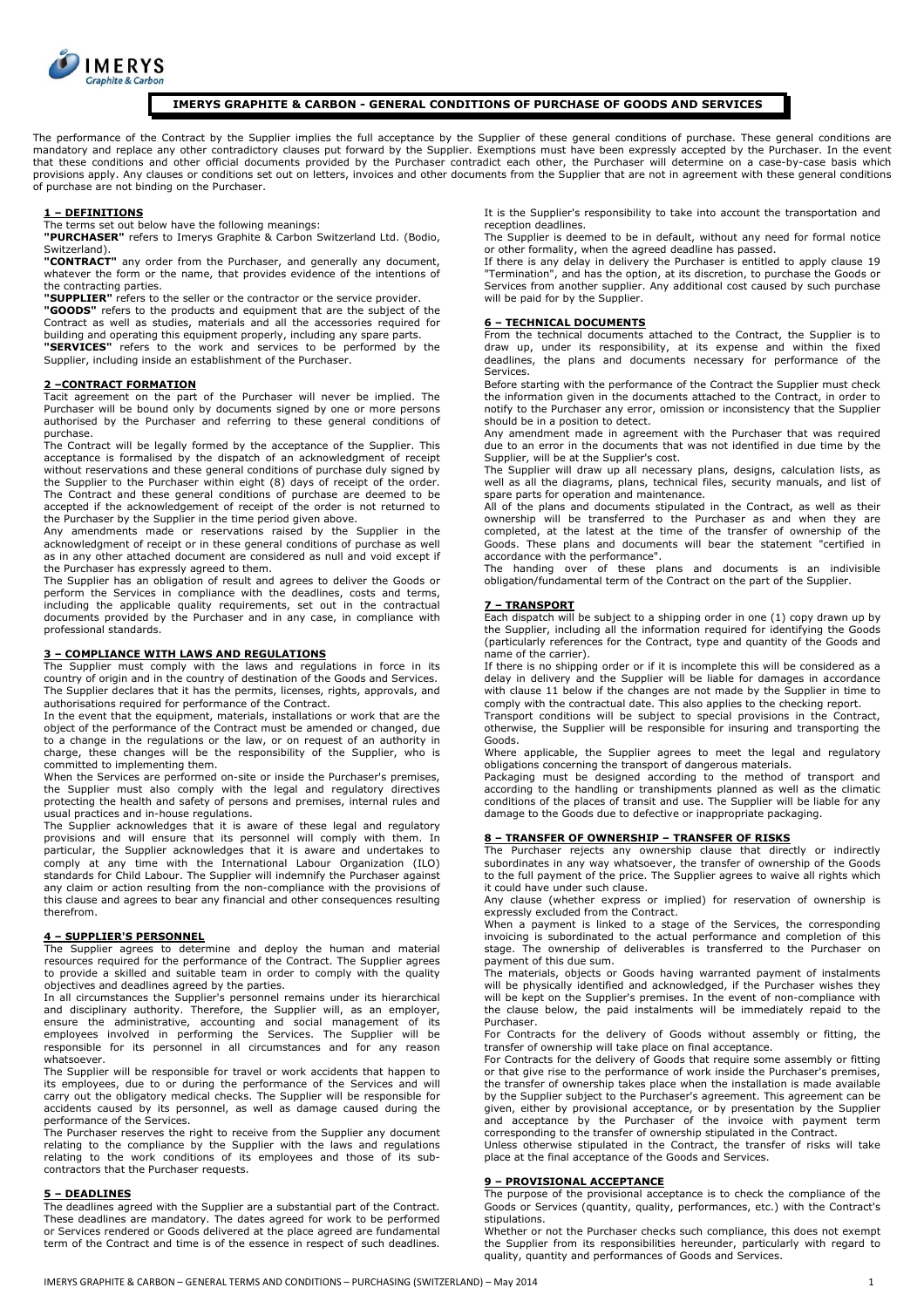The Purchaser can refuse the acceptance in the event of partial nonperformance or Goods and Services that do not comply with the plans, standards, specifications, contractual documents or professional standards, and when agreed performances are not attained. Acceptance with reservations can be given when the Purchaser notes that minor parts of the Goods or Services have not been completed. The Supplier's invoice will only

be paid up to the value of the Goods and Services accepted. If the Goods delivered are in a quantity below than the one ordered, the Purchaser is fully entitled to reject the delivery and declare the Goods not received, or accept the Goods as they are and claim damages only on the

value of the quantity not delivered. Provisional acceptance is given after satisfactory performance of all the work stipulated in the Contract and approved by a report signed by the Purchaser and the Supplier. Acceptance tests are performed at the expense of the Supplier, which must pay for the personnel and equipment required, unless otherwise stipulated in the Contract.

In the event of a dispute over the results obtained, a further series of tests can be entrusted, at the request of the Purchaser, to an independent organisation. Costs incurred by these tests will be paid for by the party that is wrong according to the result of the new tests.

When a fraction equal to or greater than 5% (in value) of the Goods is rejected during the acceptance procedure, the Purchaser reserves the right to demand financial compensation on all the Goods or to refuse them in their entirety. It will be declared that these Goods have not been accepted and therefore the Purchaser will be entitled to claim damages as provided in clause 11 below. An agreement between the two parties does not result in the waiver by the Purchaser of any demand for damages and interest, nor the enforceable release of the Supplier's obligations in this respect.

In the event of a default by the Supplier, the Purchaser may have the necessary changes carried out by a third party, at the Supplier's expense, without the latter being able to take advantage of this fact to deny its responsibility and its obligations.

**10 – FINAL ACCEPTANCE**  Final acceptance is given at the Supplier's written request at the end of the period provided for in the Contract. This period commences from the date stated on the provisional acceptance report without reservation or from the

date reservations are lifted. If nothing is stipulated in the Contract, final acceptance is given thirty (30) days after the provisional acceptance without reservations or from the date reservations are lifted.

Equally for the provisional acceptance procedure, if a fraction equal to or greater than 5% (in value) of the batch is rejected, the Purchaser reserves the right to demand financial compensation on all the Goods or to refuse them in their entirety. These Goods will be declared not accepted and will therefore grant the right to damages provided for in clause 11 below.

The final part of the work will be the cleaning-up of the site, restoration of the premises and removal of all that belongs to the Supplier, as well as all waste and residues. No acceptance report can be drawn up until this

operation has been fully completed. In the event that the Supplier defaults, the Purchaser can have the corresponding work carried out by another supplier. Payment for the work will be deducted from the sums due to the Supplier.

## **11 – COMPENSATION FOR DAMAGE**

Any delay in the delivery of Goods, or in the performance of the Services, will put the Purchaser as of right in a position to claim for compensation for damage caused by such delay, without giving formal notice. In the event of unauthorised early delivery, the Purchaser has the right to claim compensation for damage caused by such early delivery.

The amount of damages such compensation will be at the Purchaser's discretion either equal to the amount of the loss suffered by the Purchaser caused by the defaulting Supplier, or equal to 1% of the value of the late Goods and/or Services per day of delay, up to a maximum of 30% of the

purchase price of the delayed Goods and/or Services.<br>Compensation can be claimed independently of other measures such as the<br>termination of the Contract and/or obtaining damages and interest.<br>The amount of the compensation

made to the Supplier.

Payment of compensation does not release the Supplier from its obligations under the Contract.

# **12 – WARRANTIES**

## 12.1 GOODS AND SERVICES WARRANTIES

The Supplier delivers its Goods and/or performs its Services entirely and solely under its responsibility and it warrants that the Goods and/or Services provided:

- comply with the specifications stipulated in the Contract;

- are exempt from any visible defect and fully correspond to the use intended by the Purchaser;

- have been delivered and/or performed according to professional standards; - are exempt from any hidden defect.

Any Goods that are non-compliant or defective can be returned to the Supplier at its expense and risk. The Supplier must rectify the non-compliant or defective Goods within a period of eight (8) days from notification of the non-conformity or default.

The Purchaser will have the right, either to replace the Goods that are noncompliant or defective, or to be reimbursed for the cost of these Goods. The warranty period begins on the date that the final acceptance of the

Goods is given. It is defined as follows:

two (2) years at least for industrial Goods and equipment;

ten (10) years with regard to civil engineering works and any type of building.

If during the warranty period, the Goods are unavailable for causes attributable to the Supplier, the warranty period is extended for all unavailability periods.

During the warranty period, the Supplier bears any costs incurred for the replacement or repair operations, particularly parts, labour, transport costs and production stoppages resulting from them. Costs resulting from normal wear or deterioration due to negligence, or failure to monitor or maintain, as well as any improper use attributable to the Purchaser are excluded.

If it is acknowledged that the fault noted on any Goods or part comes from a systematic error of design, material or performance, the Supplier must replace or modify at its cost all the similar parts in all the Goods that are the subject of the Contract, even if such parts or Goods have not caused any incident.

If the Supplier has not remedied within the stipulated period disorders, defects or imperfections that the Purchaser has notified it of, the latter has the right, after formal notice has gone unheeded, to have the work carried out by a third party at the Supplier's expense and risk.

The Supplier acknowledges that the warranties set out above are in addition to all other express or implied warranties.

These warranties will remain valid notwithstanding any inspection, test, acceptance or payment made by the Purchaser.

The Purchaser reserves at any time the right to call upon the Supplier's liability in the event that legal action is instigated against it, in order to obtain compensation for any damage caused by a design, manufacture, or operational defect in the Goods.

## 12.2 PERFORMANCE WARRANTY

The Purchaser reserves the right to request from the Supplier a surety (guarantee, on-demand guarantee) or withhold payment, in order to ensure the good performance of the Services or supply of the Goods.

## 12.3 CONTINUITY

The Supplier agrees to notify the Purchaser at least six (6) months in advance before it interrupts the manufacture or withdraws any items from its Goods catalogue, thus enabling the Purchaser to place an end-of-life order for the quantity necessary at the price stated in the Contract. The Supplier agrees during a minimum period of three (3) years after it has interrupted the manufacture or withdrawn its catalogue to continue supplying the Purchaser with the Goods under reasonable conditions.

#### **13 – LIABILITY**

The Supplier is responsible for the performance of its contractual obligations in accordance with the terms of the Contract, the applicable legislative and regulatory provisions and the specific work conditions applicable on the work site(s).

The Supplier agrees to assume all the consequences of damage of any kind which itself, its sub-contractor, the Purchaser, their respective personnel or third parties suffer, during performance of the Services due to an omission, insufficiency or error of the Supplier, its sub-contractor or their respective personnel during performance of the Services.

## **14 – PRICES**

Unless otherwise stipulated in the Contract, in the event of the supply of packaged equipment delivered to the place of destination, the unitary or global prices are considered to exclude VAT and are fixed and nonreviewable.

Prices are considered to include, without exception or reservation, all the expenses and charges incurred by performance of the Contract. Any additional costs, of any kind whatsoever, or price increases, for any

reason whatsoever, concerning the Goods and/or Services must be notified reasonably in advance to the Purchaser, and are expressly subject to the Purchaser's prior written agreement before the Goods are delivered and/or the Services provided.

## **15 – TERMS OF PAYMENT**

Unless otherwise stipulated in the Contract, invoices will be paid sixty (60) days after the end of the month of the invoices' receipt.

In the event of the payment term linked to the provisional acceptance, this will only be paid after the raising of any reservations.

Payments, including those relating to holdbacks, are subordinated to the sending of invoices drawn up by the Supplier, in accordance with the terms set out by the particular documents of the Contract and supported by documentary proof provided by the said documents.

Invoices will refer to the number and date of the order as well as the numbers of the shipping orders. The Purchaser reserves the right to refuse any invoice that is not linked with an order or that does not have all the elements set out above.

Payment will take place according to any means suited to the Purchaser.

The Purchaser will be authorised, without other formalities, to automatically offset any claims to sums owed by the Supplier, and this, for any reason whatsoever.

#### **16 – INSURANCE**

The Supplier must take out and maintain in a state of validity throughout the term of the Services, at its expense, the insurance policies required to cover its risks and liabilities under the Contract and taking account of its environment. In the event that this formality is not carried out, the Supplier will bear all the financial consequences of this breach.

The insurance policy must include a clause stating that the Supplier's insurer waives any right of recourse against the Purchaser or its insurers.

On the Purchaser's request, the Supplier will provide proof of the insurance policies taken out before commencement of the performance of the Contract, in the form of an insurance certificate referring to the said Contract, expressly referring to the limit of the amounts insured.

This clause does not form a limitation of the Supplier's liability.